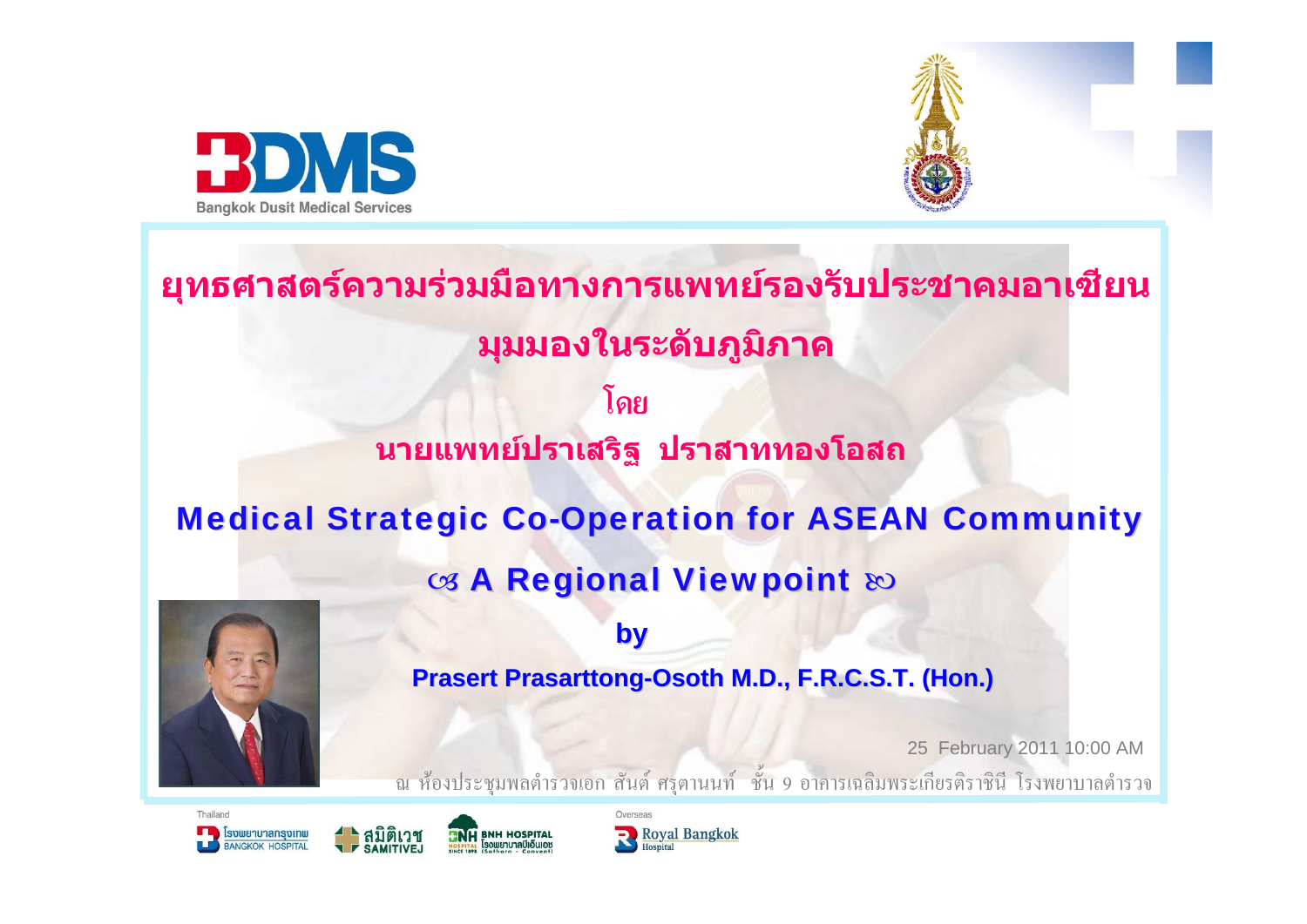**แนวทางความรวมม อ ื**



- $\mathbf 0$ **ASEAN และ ASEAN + 6**
- $\boldsymbol{Q}$ **ดึงจุดเดนของแตละประเทศมารวมกันสราง**
- $\bigcirc$ **ลดขนตอน ั้**
- $\boldsymbol{\Theta}$ **กําหนดมาตรฐาน และใช รวมกั น**

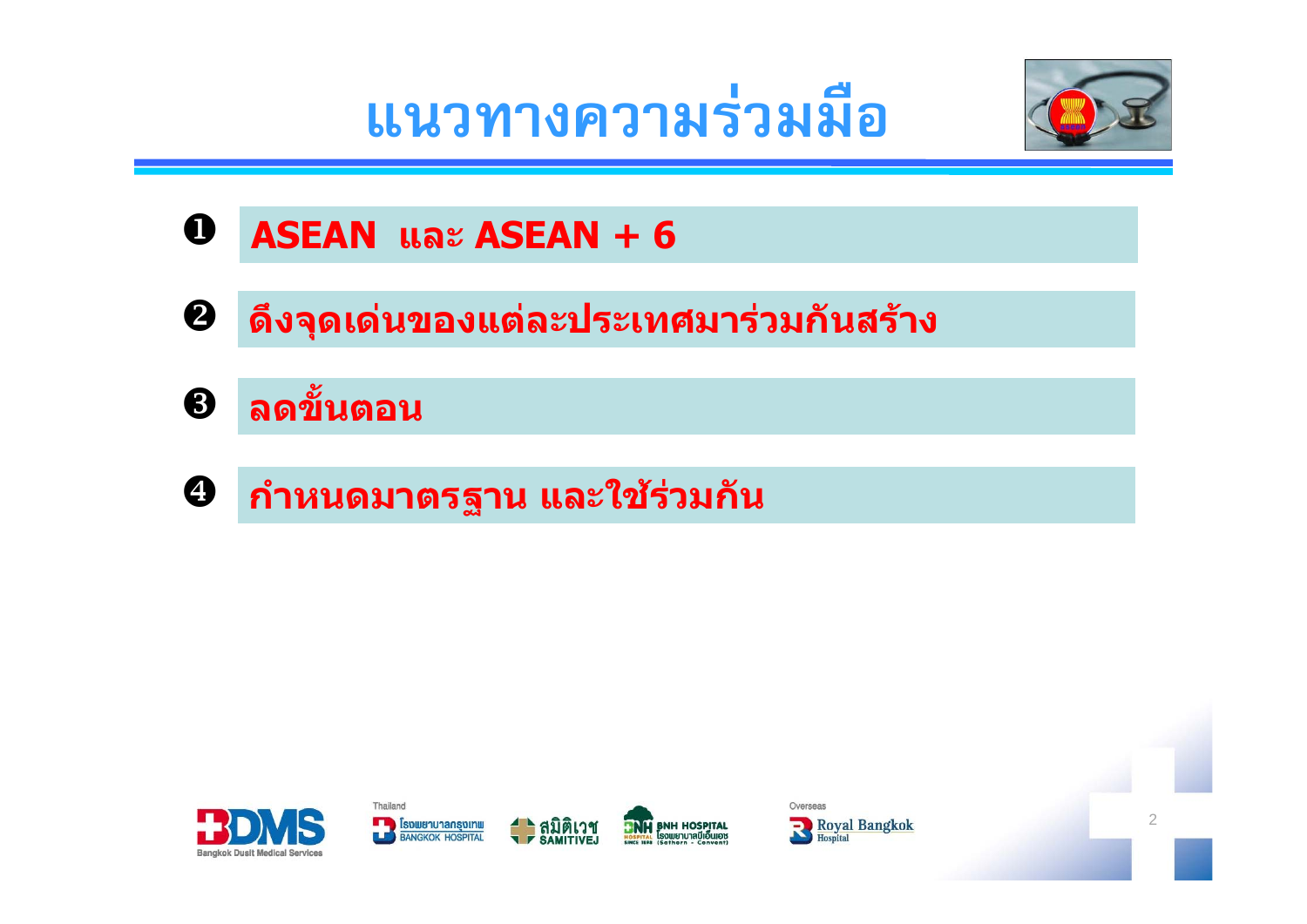## ASEAN + 6



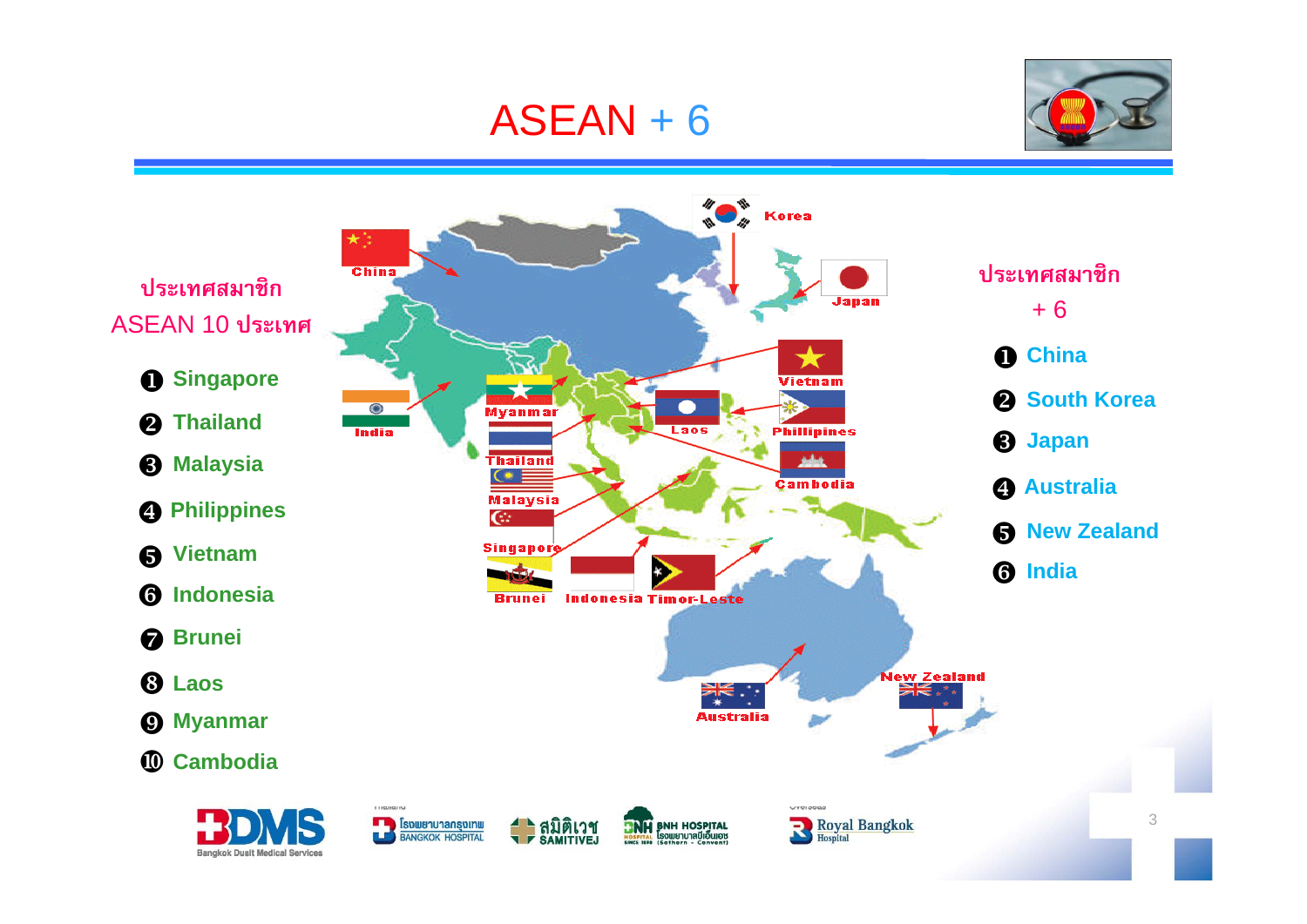## ASEAN



|                                               | $\mathbb{G}$<br><b>Singapore</b> | <b>Thailand</b> | $\triangleq$<br><b>Malaysia</b> | <b>Philippines</b>            | <b>Vietnam</b>              |
|-----------------------------------------------|----------------------------------|-----------------|---------------------------------|-------------------------------|-----------------------------|
| No. of<br>$\mathbf{1}$<br><b>Population</b>   | $\bullet$ ~ 5.1 M                | ~57.4~M         | ~28.3~M                         | $~1$ 99.9 M                   | $~5$ 89.6 M                 |
| No. of<br>$\overline{2}$<br><b>Physicians</b> | 8,323                            | 33,588          | 31,273                          | 93,862                        | 60,800                      |
| No. of Physicians<br>per 10,000 people        | 17                               | $\bullet$<br>5  | $\bullet$<br>11                 | $\bullet$<br>10               | $\bullet$<br>$\overline{7}$ |
| <b>No. of Hospitals</b><br><b>Public</b>      | 14<br>$\bullet$                  | 1,008           | 136                             | 703                           | 1,519                       |
| Private                                       | 15<br>$\bullet$                  | 316             | 237<br>D)                       | (1,068)                       | $\bullet$<br>83             |
| <b>No. of Beds</b><br><b>Public</b>           | 8,456                            | 108,200         | 38,779                          | 47,774                        | 196,543                     |
| Private                                       | 3,207                            | 32,872          | 12,619                          | 44,296                        | 5,429                       |
| <b>No. of Hospitals</b><br>accredited by JCI  | 3<br>18<br>$\bullet$             | 14<br>$\bullet$ | 8<br>$\bullet$                  | $\boldsymbol{3}$<br>$\bullet$ | -1<br>$\bullet$             |

1 Based on CIA - World FactBook July 2010 estimates

2 Yearbook of Statistics 2008-2010, WHO Western Pacific Region Health Databank 2010 Revision, WHO World Health Statistics 2010 (data in 2000-2009)

3 Joint Commission International Organization, International health accreditation-Wikipedia.org

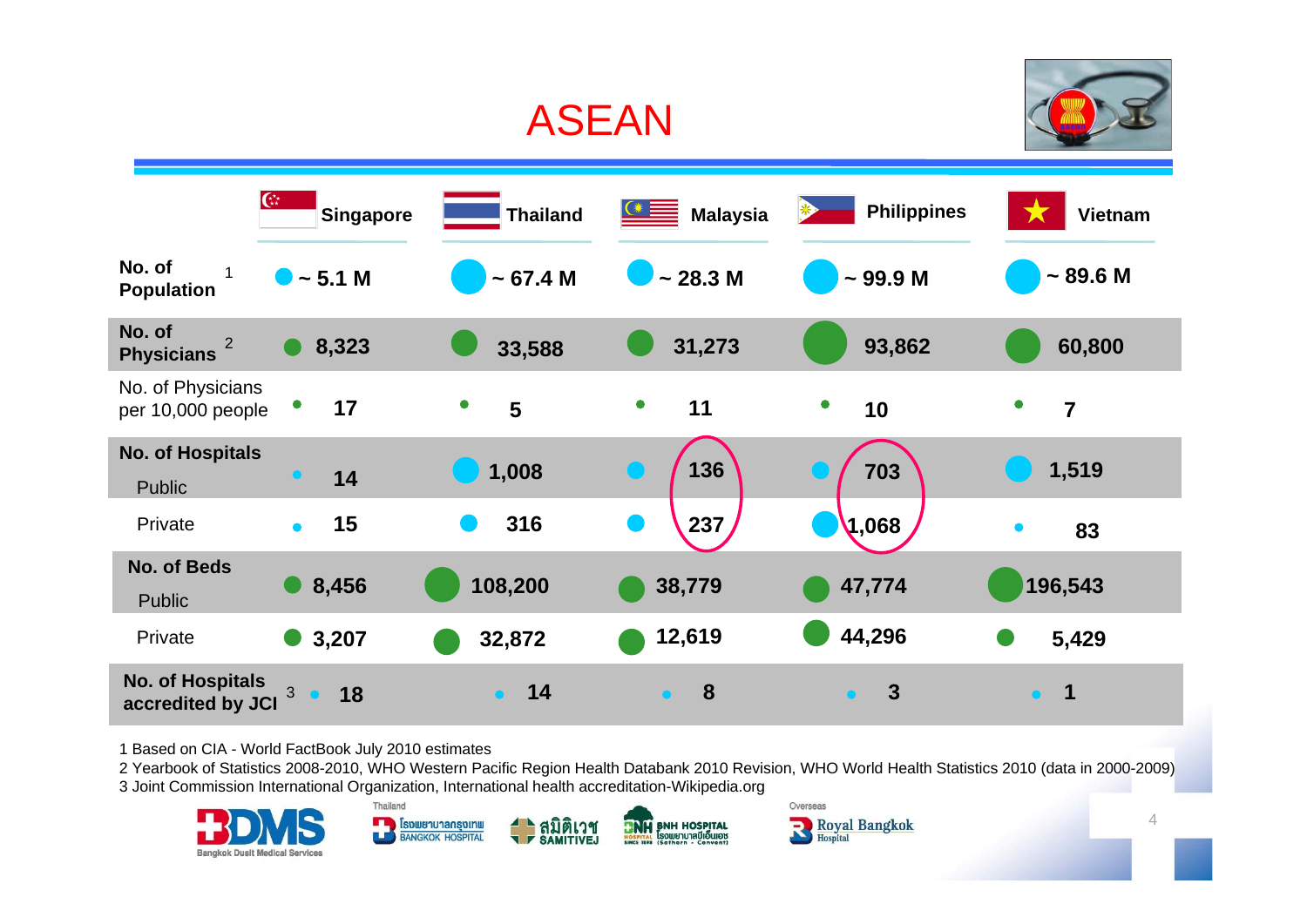

1 Based on CIA - World FactBook July 2010 estimates

2 Yearbook of Statistics 2008-2010, WHO Western Pacific Region Health Databank 2010 Revision, WHO World Health Statistics 2010 (data in 2000-2009) 3 Joint Commission International Organization, International health accreditation-Wikipedia.org



5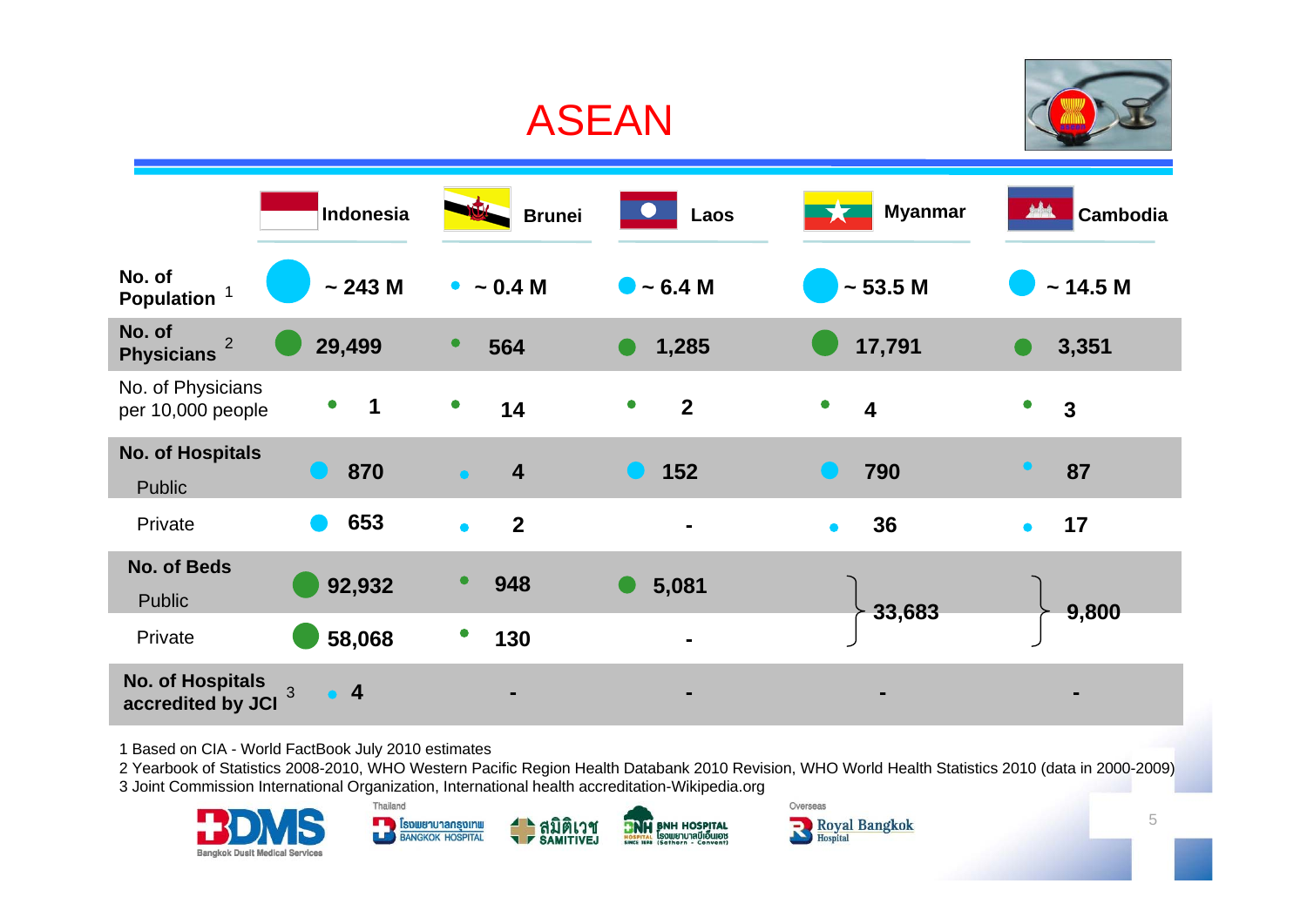

## + 6



1 Based on CIA - World FactBook July 2010 estimates

2 Yearbook of Statistics 2008-2010, WHO Western Pacific Region Health Databank 2010 Revision, WHO World Health Statistics 2010 (data in 2000-2009) 3 Joint Commission International Organization, International health accreditation-Wikipedia.org

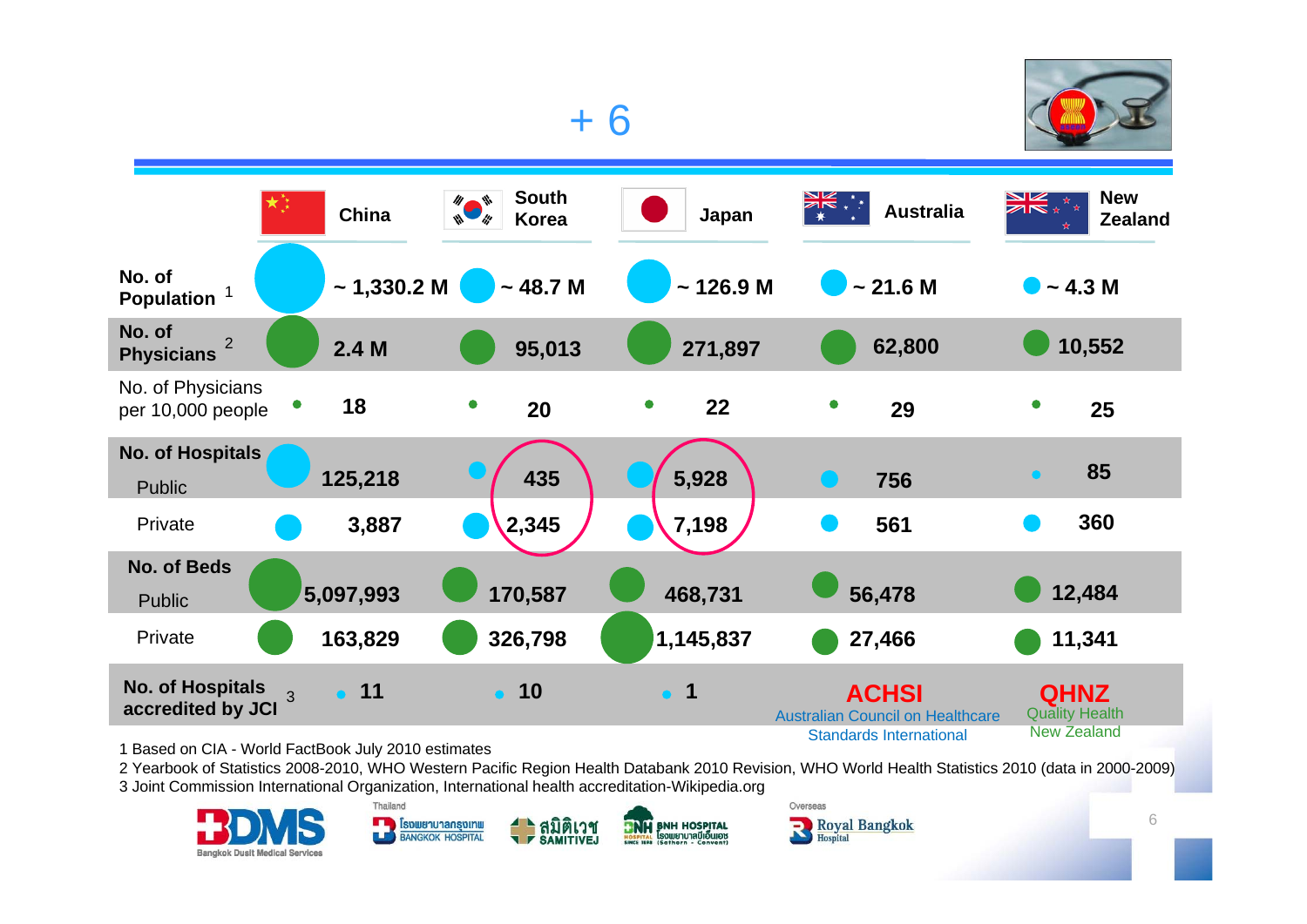## + 6 + Timor-Leste





1 Based on CIA - World FactBook July 2010 estimates

2 Yearbook of Statistics 2008-2010, WHO Western Pacific Region Health Databank 2010 Revision, WHO World Health Statistics 2010 (data in 2000-2009) 3 Joint Commission International Organization, International health accreditation-Wikipedia.org



7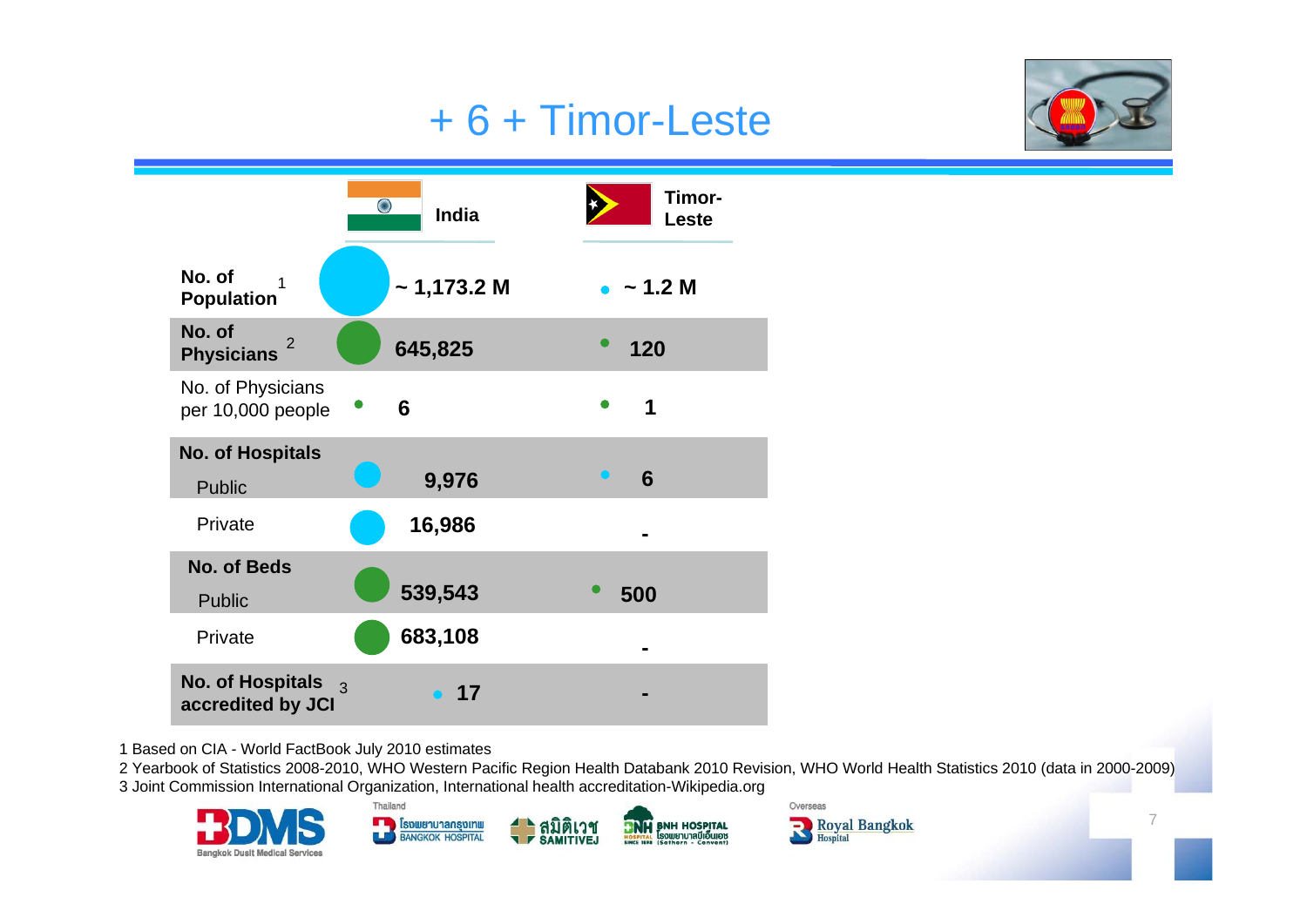# SWOT Analysis



# streno

- Location
- Capacity
- Co-operation



# **Weakness**

- Brain-drain
- Lack of Information
- Language

- **นโยบายที่ชัดเจนของรัฐ**
- **ความเหลื ่อมล ้ ําทางการบร ิการสาธารณส ุ ข**
- **กระแสการตอตาน Medical Hub ของประเทศไทย**
- • **อัตราดอกเบี ้ย อ ั ตราเง ินเฟอ และราคาน ้ ําม ั**ือตราดอกเบย อตราเงนเพอ และราคานามน<br>ที่มีแนวโน้มสงขึ้น **ี ่มีแนวโนมส ู งข ึ้น**







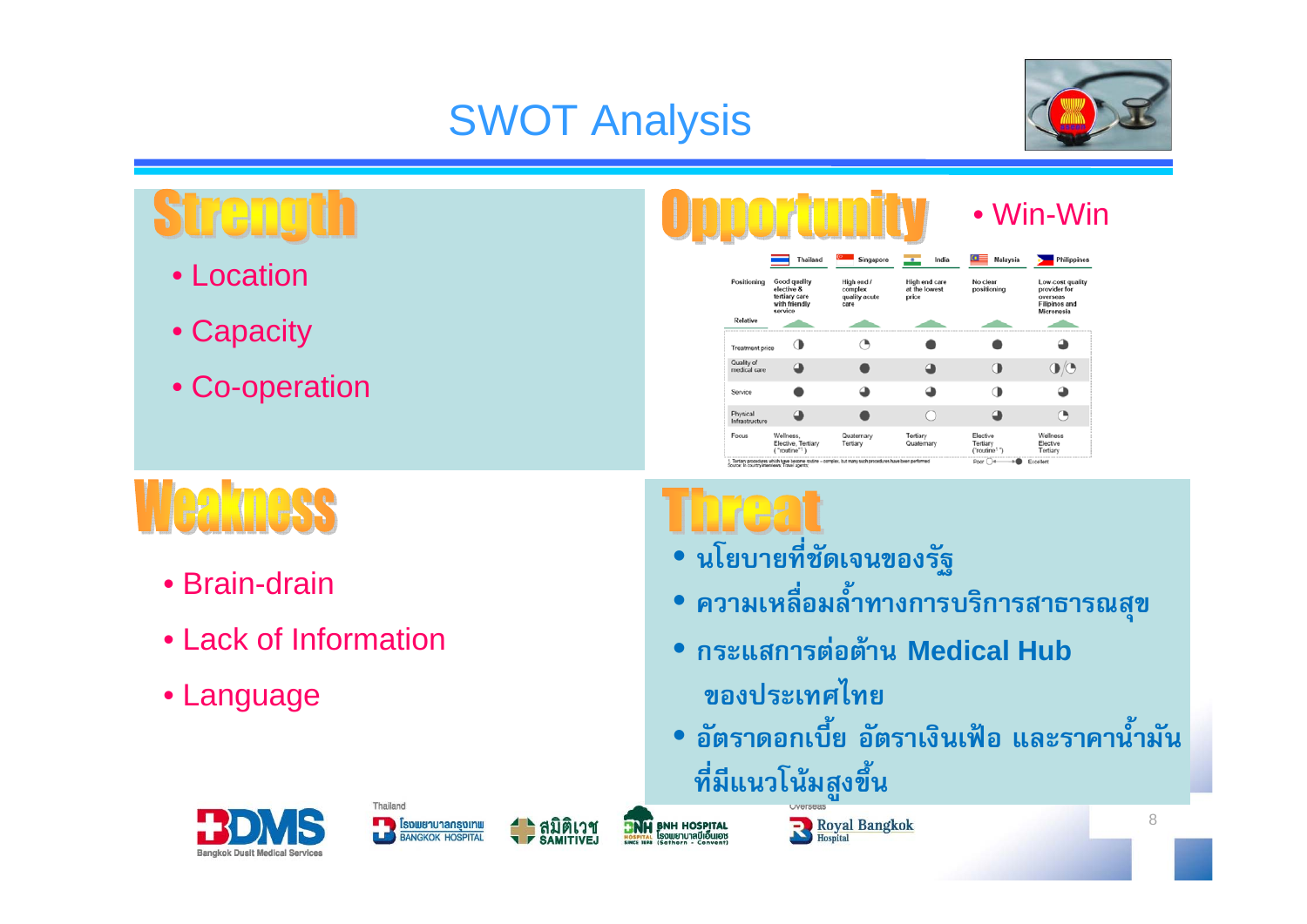## **Three key blocks of Providers of Medical Tourism** Americas, EMEA and S/SE Asia



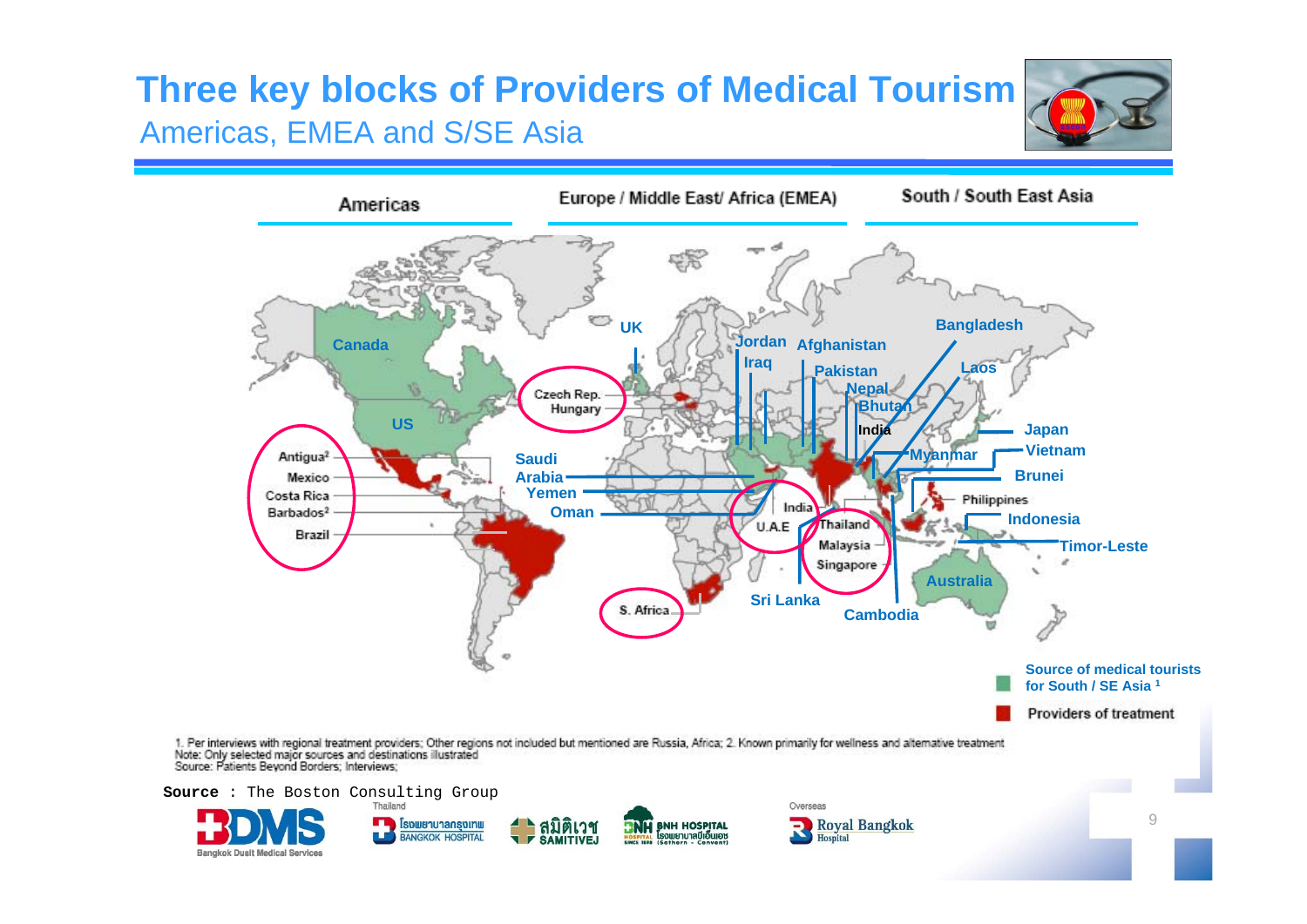## Oppportunities for ASEAN Medical Services